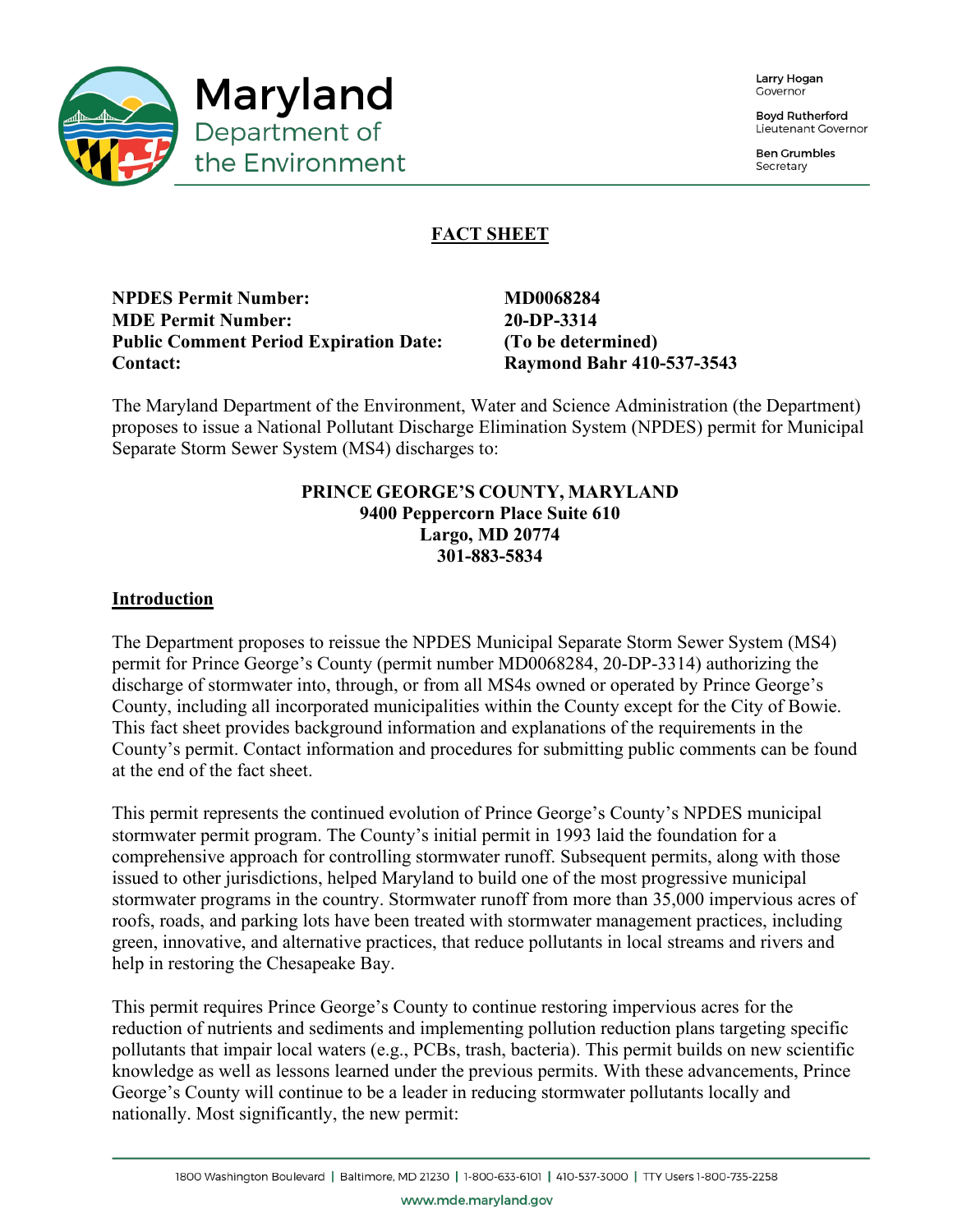- Incorporates Prince George's County's implementation of stormwater best management practices (BMPs) for impervious acre restoration using the County's total maximum daily load (TMDL) Restoration Plans and BMP Implementation Strategy;
- Establishes annual impervious acre restoration benchmarks throughout the five-year permit term;
- Provides incentives to implement green stormwater infrastructure to increase the use of natural filters and BMPs that provide a climate resiliency co-benefit;
- Strengthens the illicit discharge detection and elimination (IDDE) program by requiring the permittee to submit a process to prioritize the selection of outfalls for field screening and a plan and schedule for screening outfalls to the Department for review and approval;
- Requires IDDE coordination with other MS4s for conducting cross-jurisdictional investigations to track and respond to the source of an illicit discharge;
- Increases the use of good housekeeping and pollution prevention plans for additional Countyowned properties to have a greater impact on stormwater prevention at key industrial areas;
- Improves winter management of deicing and anti-icing materials to further reduce chlorides, a pollutant of emerging concern;
- Leverages monitoring resources by providing the County the opportunity to participate in a pooled monitoring program; and
- Updates the *Accounting for Stormwater Wasteload Allocations and Impervious Acres Treated, Guidance for National Pollutant Discharge Elimination System Stormwater Permits* (2021 Accounting Guidance) to include the Phase 6 Chesapeake Bay Watershed Model, new and updated BMPs approved by the Chesapeake Bay Program (CBP) expert panels, and nutrient trading. The 2021 Accounting Guidance is accessible via the web link here:

https://mde.maryland.gov/programs/water/stormwatermanagementprogram/pages/storm\_gen \_permit.aspx

Successful implementation of the permit is in part dependent upon the County administration of well-established State stormwater programs. Maryland has a long history of developing statewide programs to reduce stormwater pollution that focus on protecting and restoring local water quality and the Chesapeake Bay. Maryland was one of the first in the nation to pass its Erosion and Sediment Control Law in 1970 for the control of stormwater runoff from construction sites. Numerous updates to the law and corresponding regulations over the years have added new and more stringent practices, better designs, more volume management, and more flexibility in implementation of controls for greater protection of Maryland's water resources.

The State's Stormwater Management Law, passed in 1982, requires the implementation of BMPs in order to maintain after development, as nearly as possible, the pre-development runoff conditions. Over the years, this program has undergone significant revisions and enhancements, including the Stormwater Management Act of 2007 (Act), which introduced for the first time, environmental site design (ESD) to the maximum extent practicable (MEP) on all new development and redevelopment projects. The approach focuses on using natural drainage patterns and vegetation, and non-structural and small-scale practices (e.g., green infrastructure, low impact development, runoff reduction) that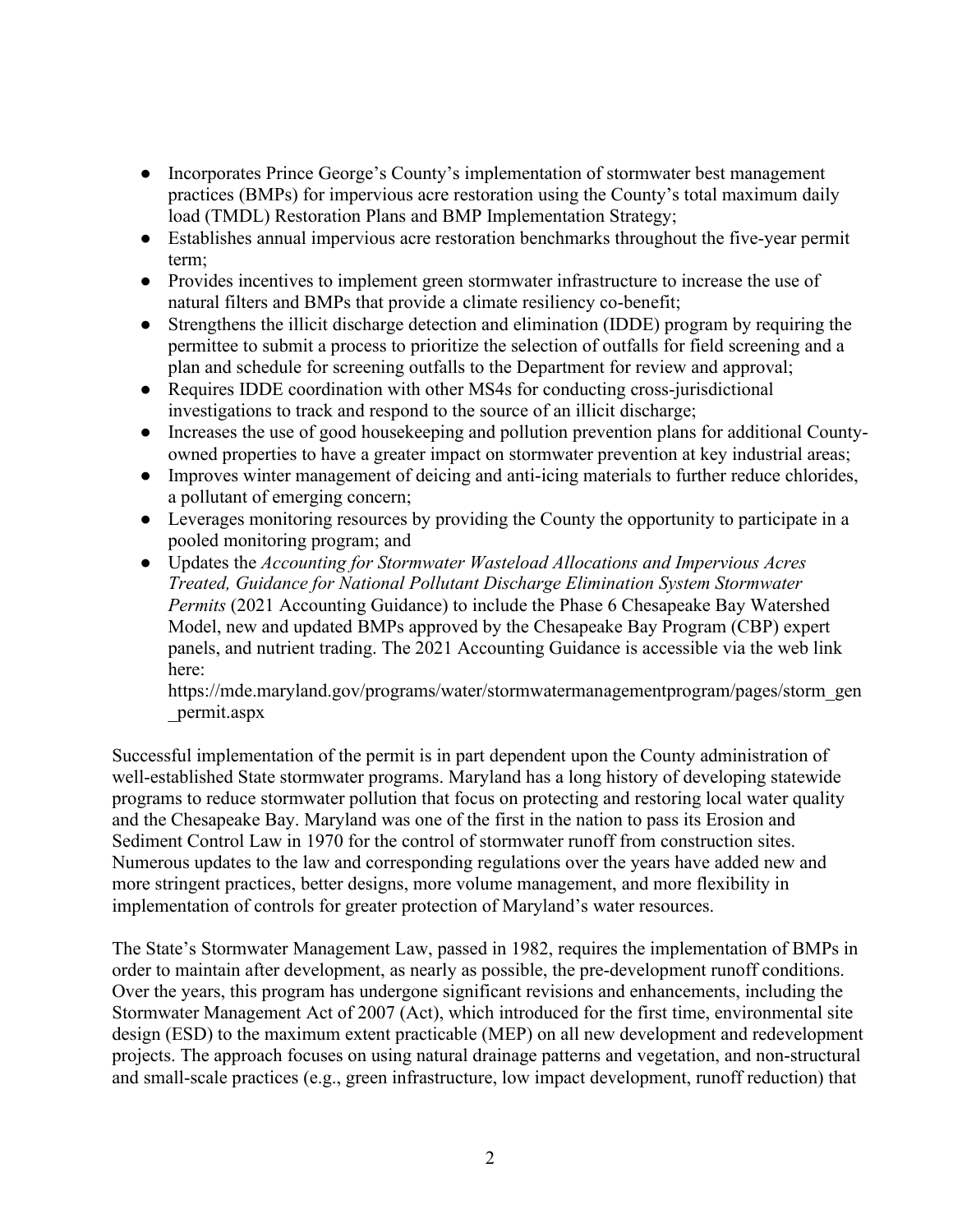more effectively manage stormwater runoff at its source rather than the use of larger practices like retention ponds.

# **Permit Authority**

According to 40 Code of Federal Regulations (CFR) §122.26, owners or operators of large and medium MS4s must obtain an NPDES MS4 permit. In Maryland, this permit is a State permit subject to federal and State regulations. The Clean Water Act (CWA) and federal regulations provide the federal permit requirements. The Annotated Code of Maryland, Environment Article, Code of Maryland Regulations (COMAR), and policies and guidelines of the Department provide the State permitting requirements.

# **Permit History**

Prince George's County is classified as a large MS4. The County's initial NPDES MS4 permit was issued on November 17, 1993, and reissued on January 12, 1999, October 13, 2004, and January 2, 2014. In 1993, the County's initial permit laid the foundation for a comprehensive approach to controlling stormwater runoff. This was done by inventorying and mapping storm drain system infrastructure; identifying sources of pollution; monitoring storm events to evaluate chemical, biological, and physical stream responses; and enhancing existing management programs as well as establishing new ones. The County developed water quality management plans and began restoring existing impervious areas to improve water quality in streams, reservoirs, and the Chesapeake Bay.

During the second permit, the County evaluated urban runoff and water quality; prioritized watersheds in order to perform more detailed analyses and guide management implementation; and continued to restore existing impervious areas. During the County's third and fourth permit terms, extensive restoration efforts continued, and technologies were implemented for new and redevelopment projects that incorporated ESD to the MEP. Furthermore, the County began the development and implementation of plans to address stormwater wasteload allocations (WLAs) established under U.S. Environmental Protection Agency (EPA) approved or established TMDL estimates.

This permit represents the next step forward for Prince George's County's NPDES municipal stormwater program and continues a long history when it comes to stormwater management. The County implemented a stormwater management program in 1984 that enabled the County to enter into the MS4 permitting program with practices in place. Prince George's County proposed a robust portfolio of programmatic, upland, and in-stream BMPs for this permit term, continuing its leadership by providing its citizens with healthier streams and helping the State to meet its Chesapeake Bay nutrient reduction goals.

# **Regulated Permit Area**

EPA defines "municipal separate storm sewer system" as "…a conveyance or system of conveyances (including roads with drainage systems, municipal streets, catch basins, curbs, gutters, ditches, human-made channels, or storm drains): (i) Owned or operated by a State, city, town,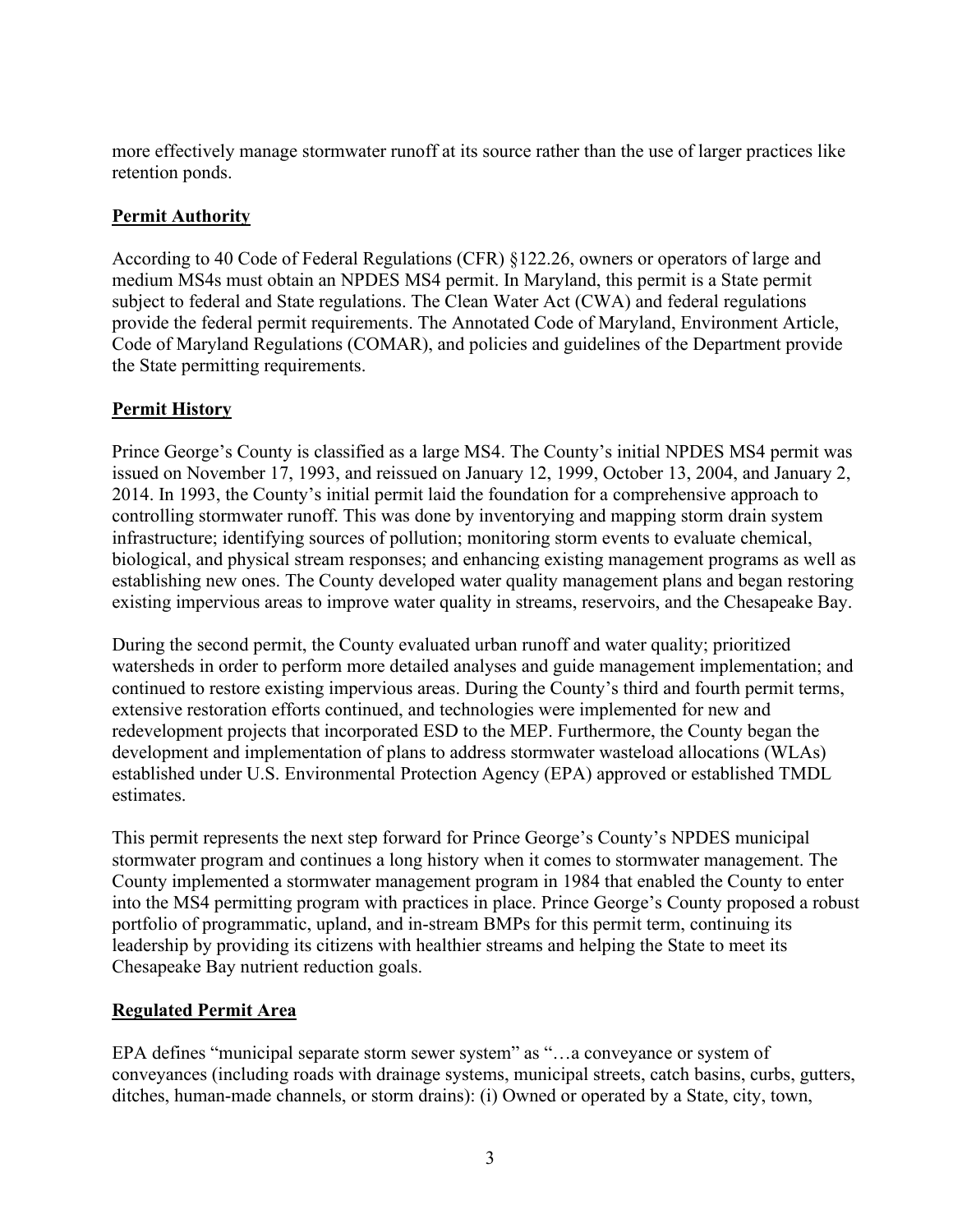borough, county, parish, district, association, or other public body…having jurisdiction over disposal of sewage, industrial wastes, storm water, or other wastes…; (ii) Designed or used for collecting or conveying storm water;" [40 CFR §122.26(b)(8)]. Under this definition, anywhere that a regulated jurisdiction "owns or operates" infrastructure that conveys runoff is covered under this NPDES MS4 permit.

The federal CWA amendments under 33 U.S.C. §1342(p)(3)(B) adopt a flexible framework for permitting MS4 discharges in order to effectively control pollutants and improve water quality. Accordingly, the CWA specifies that permits for discharges from MS4s:

- May be issued on a system- or jurisdiction-wide basis;
- Shall include a requirement to effectively prohibit non-stormwater discharges into the storm sewers; and
- Shall require controls to reduce the discharge of pollutants to the maximum extent practicable, including management practices, control techniques and system, design and engineering methods, and such other provisions as the Administrator or the State determines appropriate for the control of such pollutants.

In addition, 40 CFR  $\S 122.26(a)(1)(v)$  specifies that permit coverage may be granted on a systemwide or jurisdiction-wide basis to include areas where jurisdictions have control over land use decisions (see also 55 FR 48043 and 81 FR 89320). In accordance with this flexible permitting approach established under federal regulations and the CWA, the Department's regulatory framework for issuing MS4 permits is based on jurisdiction-wide coverage. This approach is consistent with the fact that specific permit provisions, such as erosion and sediment control and stormwater management programs, are administered under State statute as county-wide requirements (see the Environment Article, §4-103 and §4-202, Annotated Code of Maryland; and COMAR 26.17.02.01 and .02). As an example, private development requires the County's approval for erosion and sediment control and stormwater management, and is subsequently inspected, maintained, and enforced under local authority. The County also owns or operates a road system that extends throughout the entire County and generates stormwater discharges. Therefore, the Department defines the regulated permit area as jurisdiction-wide in order to most effectively meet the goals and requirements under the CWA and thus, considers all provisions of this permit to apply to the geographic area of the County.

# **Stormwater System in Prince George's County**

Prince George's County's population continues to expand, from 863,431 in 2010 to an estimated 909,308 in 2018, according to the United States Department of Commerce's Census information, which means that the stormwater system continues to expand as it captures, treats, and conveys runoff from more areas. Prince George's County covers an area of 499 square miles and has approximately 4,770 "minor" outfalls and 2,816 "major" outfalls. Major outfalls are defined by 40 CFR §122.26 (b)(5) as:

● An outfall pipe with an internal diameter of 36 inches or greater; or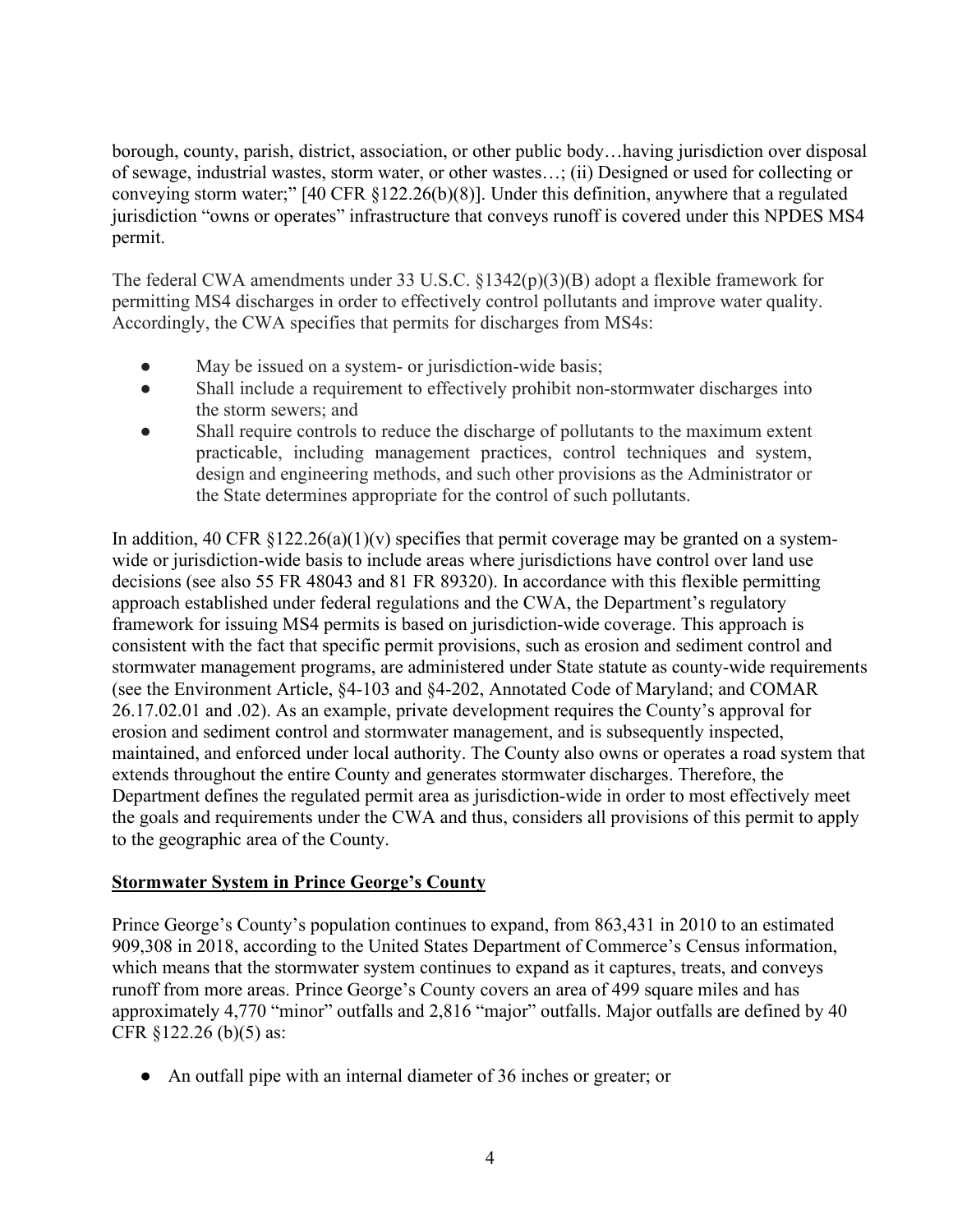- A discharge from a single conveyance other than a circular pipe that drains 50 acres or more; or
- An outfall pipe with an internal diameter of 12 inches or greater that drains an area that includes land zoned for industrial use.

Stormwater from these outfalls is discharged into the Potomac and Patuxent Rivers, two of Maryland's ten major Chesapeake Bay tributary basins. Stream segments in these basins are impaired by sediments, nutrients, polychlorinated biphenyls (PCBs), trash, and bacteria. TMDLs have been approved and stormwater WLAs established for streams and watersheds within Prince George's County. A WLA is that part of an impairing pollutant's total allowable discharge that is attributed to regulated point sources. The list of TMDLs and WLAs applicable to Prince George's County is included as Appendix A of the permit. More information regarding approved TMDLs for Prince George's County can be found at:

[mde.maryland.gov/programs/Water/TMDL/ApprovedFinalTMDLs/Pages/index.aspx](about:blank)

# **Maryland's NPDES Municipal Stormwater Permit Requirements**

The management, restoration, and monitoring programs required by this permit are designed to control stormwater discharges to the MEP. Public education and outreach, property management, and storm drain system IDDE programs reduce the input of pollutants to the County's storm drain systems. Erosion and sediment control and stormwater management programs control stormwater discharges from new and redevelopment through the implementation of BMPs. These management programs, integrated with stormwater restoration and monitoring, described in more detail below, provide a comprehensive and adaptive approach toward improving and restoring local water resources and the Chesapeake Bay.

In compliance with  $§402(p)(3)(B)(iii)$  of the CWA, MS4 permits must require stormwater controls to reduce the discharge of pollutants to the MEP and such other provisions as the Department determines appropriate for the control of such pollutants. Additionally, by regulation under 40 CFR §122.44, BMPs and programs implemented pursuant to this permit must be consistent with applicable stormwater WLAs developed under EPA established or approved TMDLs (see list of EPA approved TMDLs incorporated as Appendix A of the permit).

# **Management Programs**

# **Stormwater Management on New and Redevelopment**

This permit requires Prince George's County to continue the implementation of a stormwater management program in accordance with the Environment Article, Title 4, Subtitle 2, Annotated Code of Maryland [\(www.lexisnexis.com/hottopics/mdcode/\)](about:blank) and COMAR 26.17.02 [\(www.dsd.state.md.us/COMAR/subtitle\\_chapters/26\\_Chapters.aspx\)](about:blank) (see PART IV.D.1.). The law and regulations require that ESD be used to the MEP to reduce runoff impacts associated with new and redevelopment (see PART IV.D.1.a). Maryland's stormwater regulations define ESD as "…using small-scale stormwater management practices, nonstructural techniques, and better site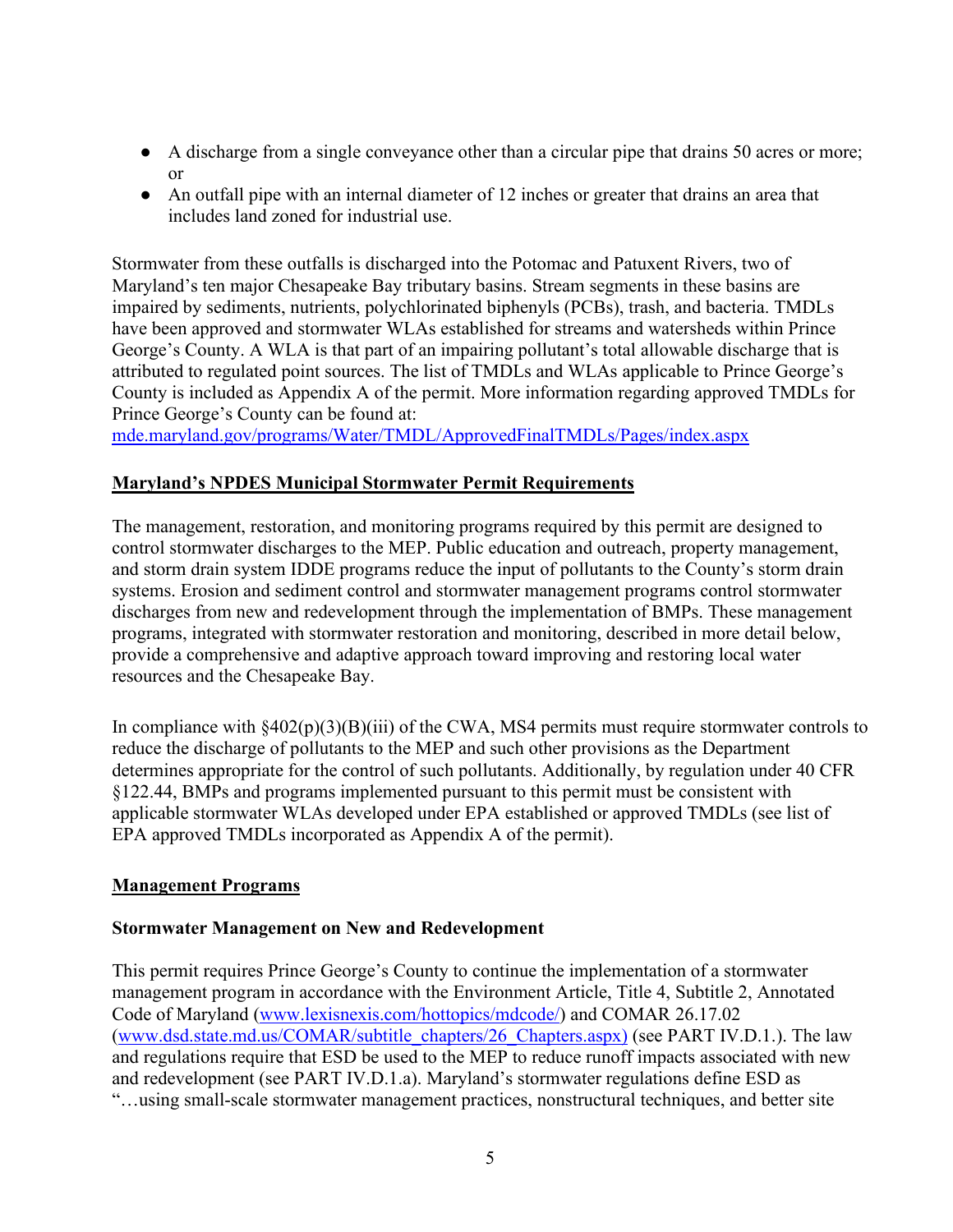planning to mimic natural hydrologic runoff characteristics and minimize the impact of land development on water resources." Under this definition, ESD includes conserving natural features, minimizing impervious surfaces, slowing down runoff to promote infiltration and evapotranspiration, and using other approved nonstructural practices or innovative technologies.

The criteria for sizing ESD practices are based on capturing and retaining enough rainfall so that the runoff leaving a site is reduced to a level equivalent to a wooded site in good condition. The goal is to provide enough treatment using ESD practices to meet groundwater recharge requirements, provide water quality protection, and stream channel protection requirements by replicating woods in good condition for the 1-year, 24-hour rainfall event, or approximately 2.7 inches of rainfall over 24 hours. Managing the 1-year rainfall event on a site is equivalent to treating 98% of Maryland's average annual rainfall.

All jurisdictions in the State, including Prince George's County, are required to maintain and implement a stormwater management ordinance that is in compliance with the requirements of Maryland's stormwater management program. These requirements include ensuring the proper construction and maintenance of all stormwater management features through timely inspections of new ESD practices and structural stormwater management facilities. Long-term maintenance of BMPs is ensured through triennial inspections of completed ESD treatment systems and structural facilities. Maintenance procedures, including triennial inspection policies, are described in COMAR 26.17.02.11 (see PART IV.D.1.b and PART IV.D.1.c).

By following the conditions in its approved stormwater management ordinance, including mimicking natural hydrologic runoff characteristics, designing new projects to meet the woods in good condition criteria, and implementing ESD to the MEP, the County will be in compliance with this permit condition and with the requirements under 40 CFR  $\S 122.26(d)(2)(iv)(2)$ . This includes post-construction stormwater management and also the accounting for growth strategy for new development described in "Maryland's Phase III Watershed Implementation Plan to Restore Chesapeake Bay by 2025" (Phase III WIP) that supports the Chesapeake Bay nutrient and sediment TMDLs.

# **Erosion and Sediment Control**

This permit requires Prince George's County to implement an erosion and sediment control program in accordance with the Environment Article, Title 4, Subtitle 1, Annotated Code of Maryland [\(www.lexisnexis.com/hottopics/mdcode/\)](about:blank) and COMAR 26.17.01 [\(www.dsd.state.md.us/COMAR/subtitle\\_chapters/26\\_Chapters.aspx\)](about:blank) (see PART IV.D.2). By reference, this requires the County to ensure that all projects disturbing more than 5,000 square feet or 100 cubic yards have an approved erosion and sediment control plan; regularly inspect all active projects; maintain an effective enforcement program; have procedures to respond to complaints and violations regarding erosion and sediment control issues; and to adopt grading and building ordinances necessary to carry out the regulatory requirements. The Department reviews Prince George's County's program at least once every two years and has minimum standards for the design and content of erosion and sediment control plans. The incorporation of the State's program by reference in this permit is an administratively efficient way to ensure compliance with construction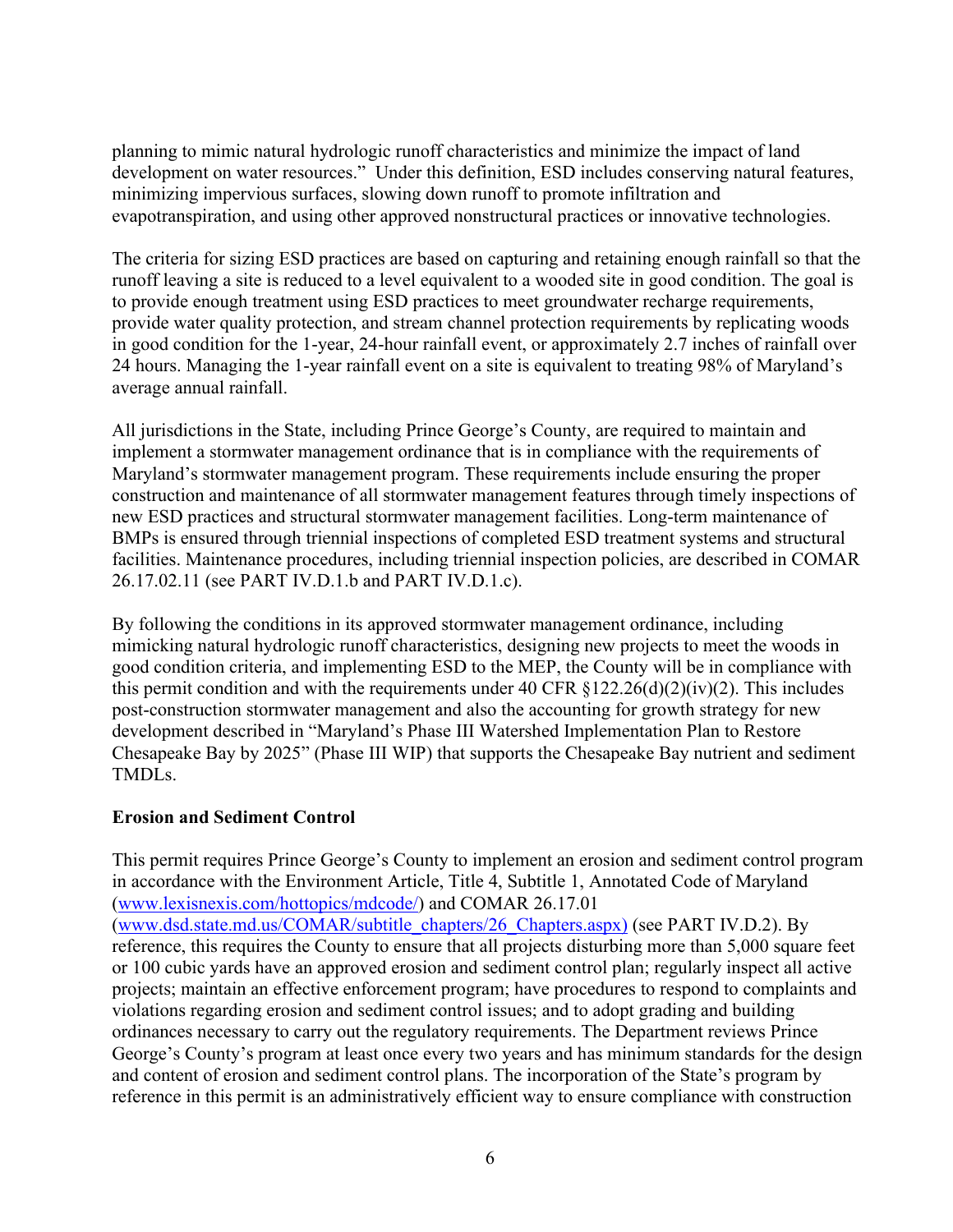runoff control requirements under 40 CFR  $\S 122.26(d)(1)(v)$ . In addition, this supports the accounting for growth strategy for new development and redevelopment described in the Maryland Phase III WIP that supports the Chesapeake Bay nutrient and sediment TMDL.

### **Illicit Discharge Detection and Elimination**

This permit requires Prince George's County to ensure that all non-stormwater discharges into, through, or from its storm sewer system, when found, are either issued a permit by the Department or eliminated. This is accomplished by maintaining a robust inspection and oversight program, including screening outfalls for dry weather discharges, conducting routine surveys of commercial and industrial areas, and maintaining the ability to take appropriate action when illicit discharges do occur (see PART IV.D.3). This permit creates four new requirements to advance Prince George's County's success at finding and eliminating illicit discharges. These additional requirements represent an increase in effort under the reissued permit. First, Prince George's County is required to review all outfalls in its jurisdiction to prioritize outfall screening locations based on the potential for polluted discharges. The process developed to prioritize outfall screenings must be submitted to the Department for review and approval. Second, the County must submit a plan and schedule for field screening prioritized outfalls for the Department's review and approval. The schedule must include screening a minimum of 150 storm drain outfalls each year to find and to eliminate any new polluted discharges. Each outfall having a dry weather discharge shall be sampled using a chemical test kit. Third, the County is required to maintain procedures for implementing the IDDE program, including investigating complaints and handling enforcement actions. Fourth, the permit includes an explicit requirement to maintain an ordinance under the IDDE program to ensure that the County has the authority to engage in enforcement actions to eliminate discovered illicit discharges. The goal of the enhanced requirements is to increase the number of illicit discharges discovered and eliminated each year. Finding and removing illicit discharges reduces pollutants from entering State waters and results in progress toward meeting State water quality standards and TMDLs.

#### **Property Management and Maintenance**

The County is required to ensure that a Notice of Intent be submitted and a pollution prevention plan developed for all County-owned facilities requiring coverage under the General Discharge Permit for Stormwater Associated with Industrial Activities (see PART IV.D.4.a). For other County-owned properties, this MS4 permit requires the County to develop and implement a good housekeeping plan where the following activities are performed: maintenance or storage of vehicles or equipment; storage of fertilizers, pesticides, landscaping materials, hazardous materials; or any other materials in a position likely to pollute stormwater runoff. These plans include an assessment of the property, focusing on activities that may contaminate stormwater runoff, and the implementation of pollution prevention measures and stormwater BMPs to eliminate or treat any non-stormwater discharges (see PART IV.D.4.b).

This permit expands the requirements of the winter weather management program to reduce the amount of chlorides (deicing salts) entering the stormwater system, a pollutant of emerging concern (see PART IV.D.4.d). The permit requires the County to reduce the use of deicing and anti-icing materials by several methods, including: tracking and reporting material used; tracking snow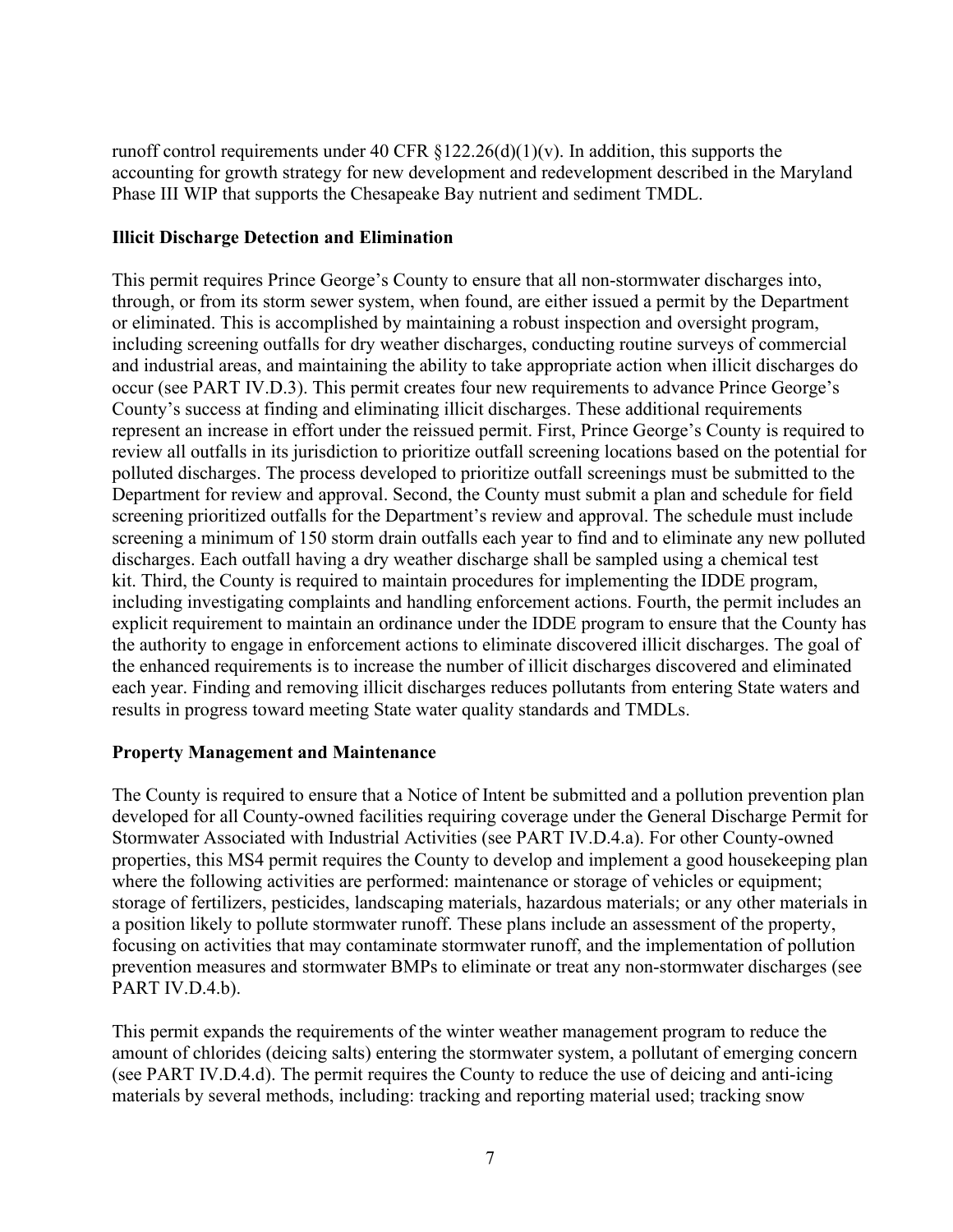amounts; staff training; public education; and evaluation of new equipment technology and methods. Annual staff training shall include operation and proper calibration of snow removal equipment; knowledge and management of deicing and anti-icing materials; and how to improve winter weather management based on information collected during the winter season. The program shall be modeled on the winter weather management program of the Maryland Department of Transportation, State Highway Administration, as described in its annual document, *Maryland Statewide Salt Management Plan, 2019*, or subsequent versions thereof.

This permit further requires the County to continue its efforts to reduce pollutants associated with the maintenance of County properties. Inlet cleaning, street sweeping, and litter pickup programs are all activities currently undertaken by Prince George's County along its roadways. Inlet cleaning and street sweeping shall continue annually in the amounts outlined in PART IV.E.1 and as identified in the conditions of the Consent Decree issued by the Department (Case No. XXX, signed on Date, hereinafter the "Consent Decree"), as applicable. Additionally, the County is required to reduce the use of pesticides, herbicides, and fertilizers along roadways and on County-owned properties (see PART IV.D.4 of the proposed permit).

In addition to permit requirements for implementing the Anacostia trash TMDL described below, this permit requires a county-wide public education program (see below) to support and implement strategies to reduce trash (e.g., litter and floatables) including through recycling (see PART IV.F.3.d.). This permit requires the County to evaluate current trash and litter control efforts; develop strategies to reduce trash, floatables, and debris in all of its watersheds; and provide public education to aid these efforts (see PART IV.D.5). The permit also requires the County to continue to remove from or prevent from entering its storm drain system 500 tons of trash in the first year of the permit (see PART IV.D.4.e). This amount, which is based on the County's efforts in the prior permit, may be updated annually in accordance with PART IV.E.8.a of the permit.

# **Public Education and Public Outreach**

Prince George's County implements a diverse public education and outreach program that focuses on pollution prevention and includes participation in numerous public and community events to disseminate information regarding pollution prevention. The permit requires the County to implement a program that includes information about, at a minimum, the specific topics (e.g., water conservation, residential SWM implementation and maintenance, litter reduction, pet waste management) related to stormwater management and water quality in the permit (see PART IV.D.5). The County shall provide this information through outreach efforts best suited to the target audiences and must also maintain and promote a website containing locally relevant stormwater management information (see PART IV.D.5.a). This permit also requires the County to conduct a minimum of 500 outreach efforts each year. This amount, which is based on prior permit performance, may include the distribution of printed or electronic materials, targeted workshops on stormwater management, or displays in public areas. Events should be tailored to local efforts and the Department strongly encourages the development of outreach strategies directed at underserved and underrepresented parts of the County. The Department's review of these programs will consider access to materials produced, timing, language, and participation by the diverse communities in the County. The County is further required to maintain a complaint hotline for residents to report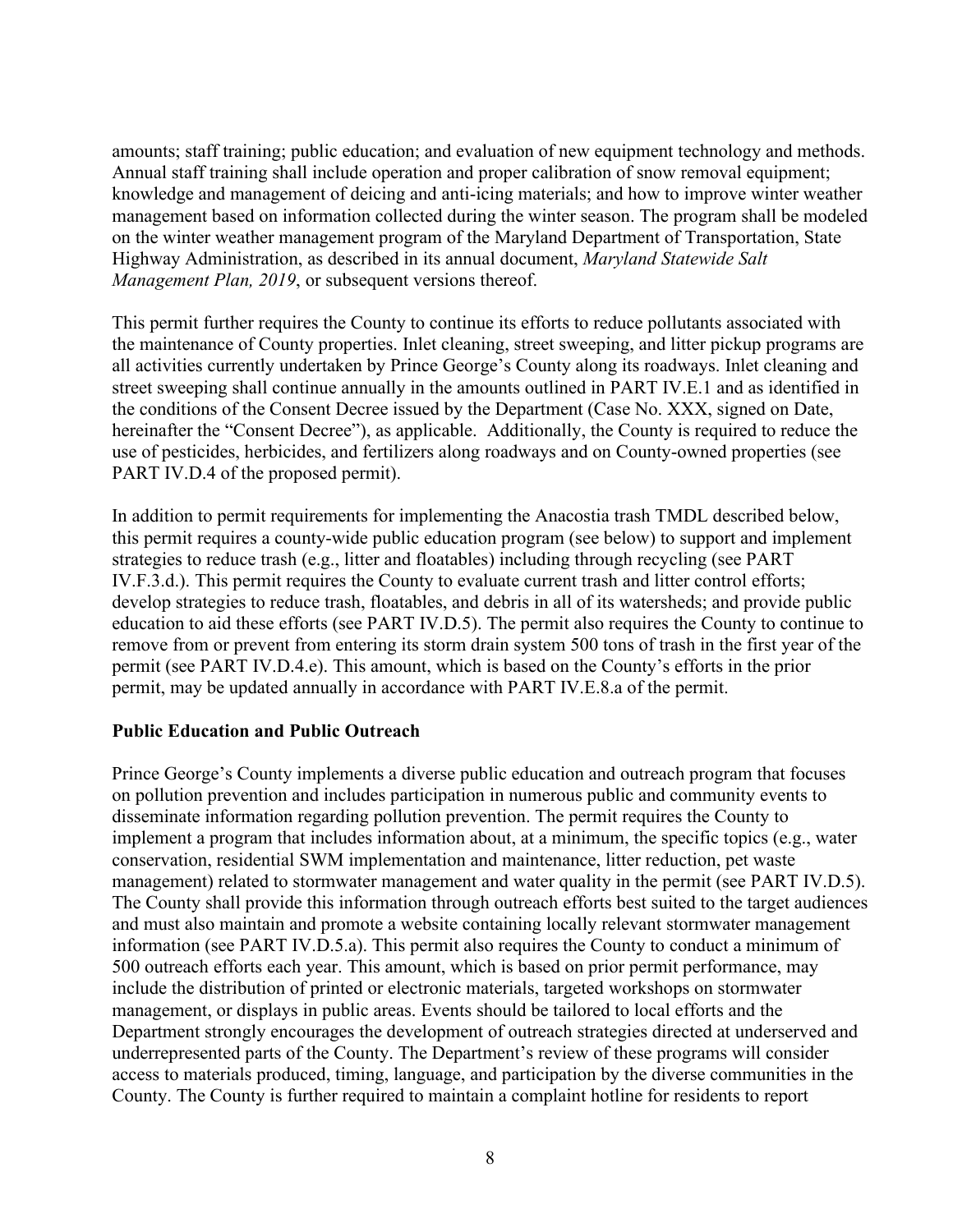suspected illicit discharges, illegal dumping, and spills (see PART IV.D.5.b). Public education is a necessary component of successful TMDL restoration.

### **Stormwater Restoration for TMDL WLAs**

MS4 permits must require stormwater controls to reduce the discharge of pollutants to the MEP and such other provisions as the Department determines appropriate for the control of such pollutants. Additionally, BMPs and programs implemented pursuant to this permit must be consistent with applicable stormwater WLAs developed under EPA established or approved TMDLs (see PART IV.E).

Under the previous permit, Prince George's County conducted a systematic assessment of water quality for each watershed within its jurisdiction to identify sources of pollutants in stormwater runoff and link them to specific water quality impacts. These watershed assessments included detailed water quality analyses, identified opportunities for water quality improvement, and were used as the basis for developing and implementing restoration plans to control stormwater discharges. As a result of these assessments, the County developed implementation plans for each TMDL that were subsequently approved by the Department and must be continued under this permit. Where additional information is still needed for the Department's approval of any of the County's TMDL implementation plans, there is a requirement to provide this information in year one of the permit (see PART IV.F.1).

When new TMDLs are established or approved, Prince George's County is required by this permit to include strategies to meet these TMDLs by proposing a TMDL implementation plan and submitting this plan to the Department for review within one year of EPA's establishment or approval of the TMDL. This permit also requires the County to document the annual progress for all Chesapeake Bay and local TMDL implementation plans, approved by the Department, through monitoring and modeling of estimated net change in pollutant loads. Over the permit term, Prince George's County must evaluate and update the benchmarks and specific stormwater BMPs that need to be implemented in an iterative and ongoing process to ensure that water quality targets and WLAs are met (see PART IV.F.2 and PART IV.F.3). Documentation of this process shall be reported in the TMDL implementation plan.

This permit incorporates a list of BMPs the County is required to complete in Year 1 of the permit. The BMPs in the County's Year 1 BMP Portfolio (Appendix B of the permit) are linked to the County's TMDL implementation plan. As part of each year's annual report, the County will propose a new list of BMPs to be implemented in the following year.

#### Impervious Acre Restoration

The Department uses an impervious acre restoration metric as a surrogate for measuring progress toward all nutrient and sediment related TMDLs. Impervious acre restoration represents direct or equivalent stormwater runoff treatment to the MEP. Upland stormwater BMPs, implemented according to the criteria described in Chapters 3 and 5 of the 2000 Maryland Stormwater Design Manual (Manual), provide direct impervious area treatment, removing pollutants in runoff associated with these impervious areas. An equivalent impervious acre (EIA) credit has been developed for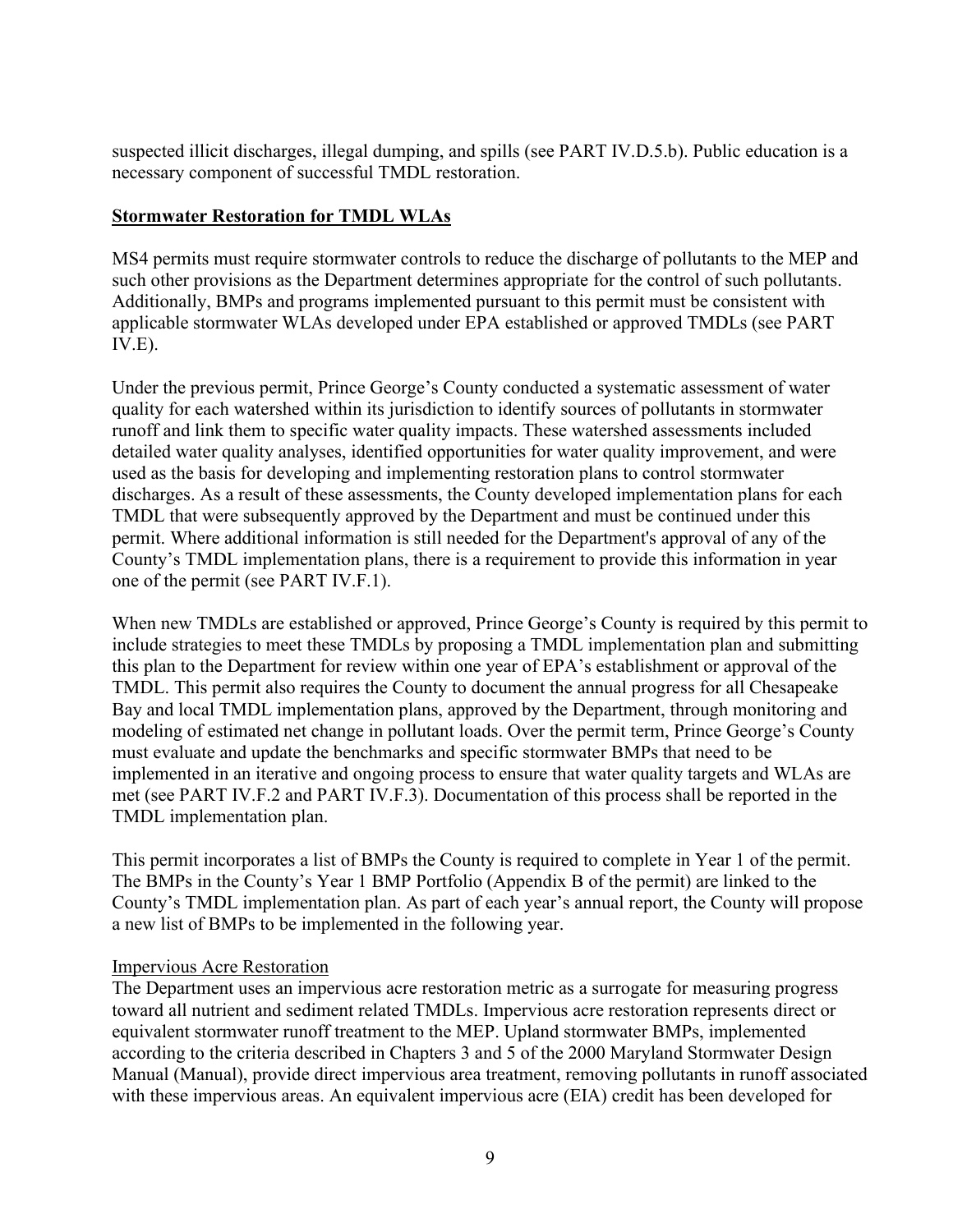alternative BMPs such as street sweeping, tree planting, stream restoration, and the elimination of discovered nutrient discharges from grey infrastructure, among other approved practices. The EIA is based on reducing urban pollutant loads until they mimic the runoff from forest land cover. In addition, progress toward each specific TMDL WLA is reported by the County as part of the annual report.

#### Impervious Acre Accounting

In the 2021 Accounting Guidance, the Department provides updated information on how to calculate and report impervious area restoration and pollutant load reductions. The 2021 Accounting Guidance incorporates the Phase 6 Chesapeake Bay Watershed Model, new and updated BMPs approved by the CBP expert panels, an expansion of BMPs that also provide multiple benefits (e.g., increased climate resilience and green infrastructure credits), and nutrient trading options. The nutrient load reductions for these BMP options are consistent with those used in Maryland's Phase III WIP and the resulting 2025 nutrient load targets. The 2021 Accounting Guidance was developed with the contributions of environmental non-governmental organizations, MS4 jurisdictions, State agencies, and EPA, and supersedes the 2014 Accounting Guidance.

Prince George's County may acquire Nutrient Credits for Total Nitrogen (TN), Total Phosphorus (TP), and Total Suspended Solids (TSS) in accordance with COMAR 26.08.11 to meet its impervious acre restoration requirement in PART IV.E.3 of this permit. For acquiring Nutrient Credits in place of impervious acre restoration, an equivalent impervious acre is based on reducing 18.08 pounds of TN, 2.23 pounds of TP, and 8,046 pounds of TSS. These values reflect the difference in pollutant unit loads between aggregate impervious (i.e., impervious road and non-road surfaces) and the statewide average true forest land covers as estimated by the Phase 6 Chesapeake Bay Watershed Model.

Prince George's County may also acquire Nutrient Credits for TN, TP, and TSS to meet its prior MS4 permit impervious acre restoration requirement, including conditions of the Consent Decree issued by the Department (Case No. XXX, signed on Date, hereinafter the "Consent Decree"). The balance of these credits not replaced with stormwater management BMPs, programmatic initiatives, or alternative control practices shall be continued and verified annually under this permit in accordance with the Maryland Water Quality Trading and Offset Program (COMAR 26.08.11) until they are replaced; and be replaced with stormwater management BMPs, programmatic initiatives, or alternative control practices in accordance with the 2021 Accounting Guidance prior to expiration of this permit.

The Department developed an MEP analysis methodology with a set of metrics to assist Prince George's County in determining what level of restoration activity is achievable. The Department developed the MEP analysis methodology with input from the University of Maryland's Environmental Finance Center, which provided important national background, research, and recommendations. The MEP analysis methodology took into consideration Prince George's County's financial and physical capacities and limitations for implementing a comprehensive suite of restoration BMPs and stormwater management programs toward meeting the Chesapeake Bay TMDLs. For example, included was a fiscal analysis incorporating median household income (MHI), willingness to pay, socioeconomic considerations, and the cost of operations and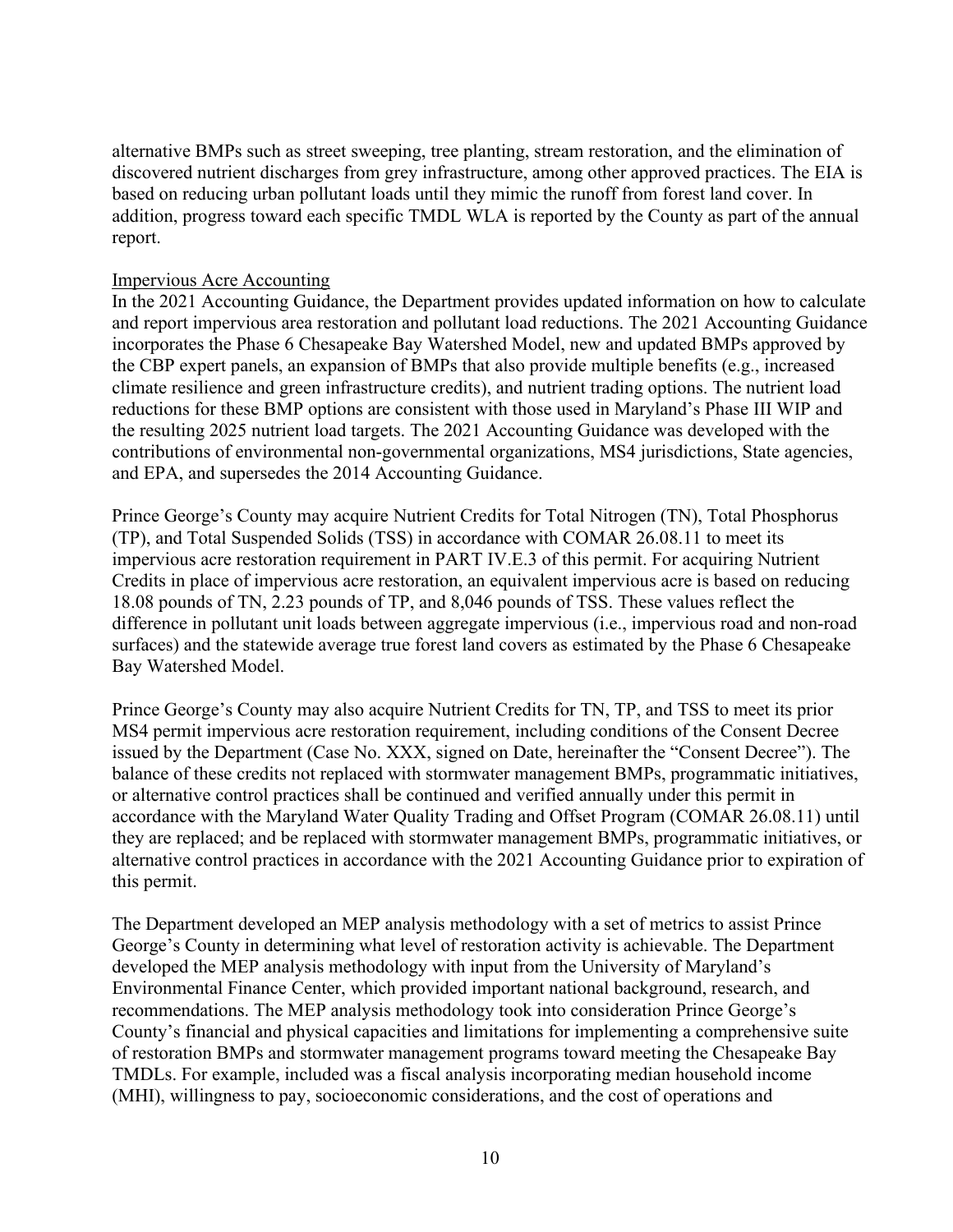maintenance. Also included was a physical capacity analysis incorporating limitations and constraints on project scheduling, the procurement process and its impact on timing, the budget approval process, and the availability of qualified contractors. Considering the fiscal and physical capacity, the County generated a list of restoration BMPs and programs (i.e., BMP Portfolio) for implementation under this permit term. The BMP Portfolio along with a justification narrative was submitted to inform the Department's determination as to the level of effort required for the County to meet the MEP standard. Based on discussions with the County regarding the justification narrative and BMP Portfolio and comparison with the pace of past restoration trends, the Department determined that an impervious area restoration target of 2,137 impervious acres is achievable. Prince George's County has the option to trade nutrient credits to meet its restoration requirement. However, the maximum allowable credits obtained from trades with wastewater treatment plants cannot exceed 10% of the County's restoration requirement (i.e., 213.7 acres) plus any additional acres added by the Department (i.e., 1,186.3 acres) for a total of 1,400 acres.

To ensure a steady rate of progress during the permit term, cumulative benchmarks are included in the permit in the Stormwater Restoration section in Table 1. The cumulative benchmarks were developed by using the information presented in the County's BMP Portfolio and adjusting the cumulative percentages so that implementation would progress to restore 2,137 impervious acres by the end of the permit term. Although Prince George's County's restoration requirement is less than the two percent per year Phase III WIP restoration goal by 916 impervious acres, the Department encourages Prince George's County to overachieve on its permit, but also recognizes that the two percent goal can be met cumulatively by all Phase I Large MS4 permittees.

Prince George's County will provide continual outreach to the public regarding the development of new TMDL stormwater implementation plans. This permit requires the County to provide notice of its procedures for the public to obtain information and offer comment on the assessments and plans for new TMDLs. A minimum 30-day comment period is required prior to finalizing any assessments or plans, as well as a summary in annual reports of how the County addressed or will address any material comment received from the public (see PART IV.F.4).

The County was unable to meet the requirement to restore 6,105 acres of impervious area during the permit term. Accordingly, the Department and County have entered a Consent Decree [\(](https://mde.maryland.gov/programs/Water/StormwaterManagementProgram/Pages/storm_gen_permit.aspx)[Prince](https://mde.maryland.gov/programs/water/StormwaterManagementProgram/Documents/Prince%20George%27s%20County%20MS4%20Consent%20Decree%20(1-28-21).pdf)  [George's County Consent Decree\)](https://mde.maryland.gov/programs/water/StormwaterManagementProgram/Documents/Prince%20George%27s%20County%20MS4%20Consent%20Decree%20(1-28-21).pdf) pertaining to the County's failure to comply with the terms of the permit. As part of the Consent Decree, the County will provide a proposed schedule of corrective actions to address permit violations. This includes an annual milestone schedule for completing the impervious surface restoration requirement by December 31, 2024. The restoration requirement in this permit is a separate requirement than the restoration that is required in the Consent Decree.

#### Progress Toward Nutrient and Sediment TMDL WLAs

The impervious acre restoration requirements and associated pollutant reductions described in Prince George's County's MS4 permit are consistent with the Phase III WIP, and with local TMDL implementation strategies. According to the Phase III WIP, "[r]ecent MS4 implementation and trend analysis indicates" that in aggregate Phase I MS4s "should be capable of annually restoring two percent of their impervious surface areas that currently have little or no stormwater treatment". This level of implementation was then used to estimate nutrient pollutant load reductions for Prince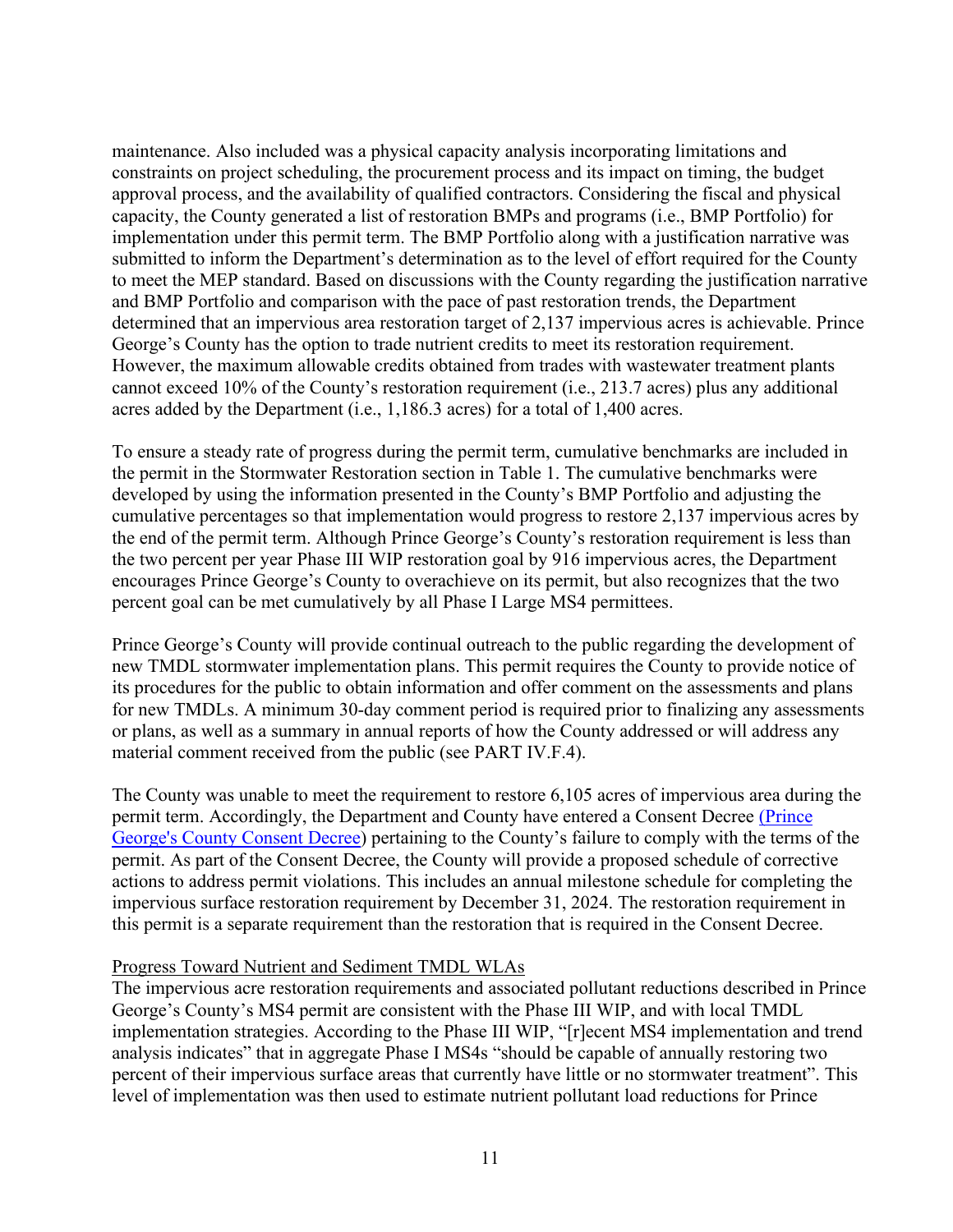George's County and the State's other Phase I large MS4s. The Department's decision to require the restoration of 2,137 impervious acres in this permit (see PART IV.E.3) incorporates the need to be consistent with the Phase III WIP and make significant and continued progress toward achieving the Chesapeake Bay's WLAs as well as local nutrient and sediment TMDLs.

#### Trash TMDL WLAs

With respect to the Anacostia River Trash TMDL, Prince George's County is required to annually reduce 167,258 pounds of trash and report on the ongoing efforts to meet the requirements of this TMDL as part of the Countywide Stormwater TMDL Implementation Plan described above (see PART IV.F.3.d). The permit requires the County to report progress toward implementing practices and projects to achieve the Anacostia River trash allocation. This includes reporting on efforts to reduce trash and meet trash WLAs, effectiveness of public education and outreach efforts, and any modifications necessary to improve source reduction and proper disposal.

#### Bacteria TMDL WLAs

With respect to bacteria TMDLs, the implementation of WLAs is best addressed by eliminating bacteria at its source. Monitoring is necessary to identify the specific sources of bacteria in a watershed. To accomplish this, Prince George's County is required to perform bacteria trend monitoring for wildlife and domestic animal sources throughout its jurisdiction under this permit (PART IV.G.2.b.ii). Additionally, IDDE permit conditions require the screening of outfalls for dry weather flows (PART IV.D.3.b) to identify illicit discharges, including sanitary sewer contributions that may contain bacteria from human sources. The Department has determined that the combination of these two required monitoring and screening programs are adequate to ensure progress toward implementation of all relevant bacteria WLAs within the County for this permit term.

#### PCB TMDL WLAs

The County is required to develop a source tracking monitoring plan for all PCB TMDL WLAs where watershed reductions are required to meet water quality standards (PART IV.G.3). Prince George's County shall submit results and provide updates annually on its monitoring efforts. This is currently the most effective and efficient means of locating sources of PCBs in the landscape and reducing loads to a waterbody.

#### **Assessment of Controls**

#### **BMP Effectiveness Monitoring**

The Chesapeake Bay Program partnership has determined that intensive monitoring on a small watershed scale where restoration efforts are being implemented is necessary to inform successful adaptive management. To support this initiative, Prince George's County's permit requires one of two monitoring options. If the County chooses, it may continue intensive monitoring and build upon past monitoring efforts at the Bear Branch and Black Branch. Alternatively, the County may choose and submit for approval a new location to assess the effects of a BMP installed for restoration. This option requires chemical, biological, and physical monitoring be used to assess small watershed restoration efforts, document BMP effectiveness and PCB monitoring, and calibrate water quality models. The *2021 MS4 Monitoring Guidelines: BMP Effectiveness and Watershed Assessments,*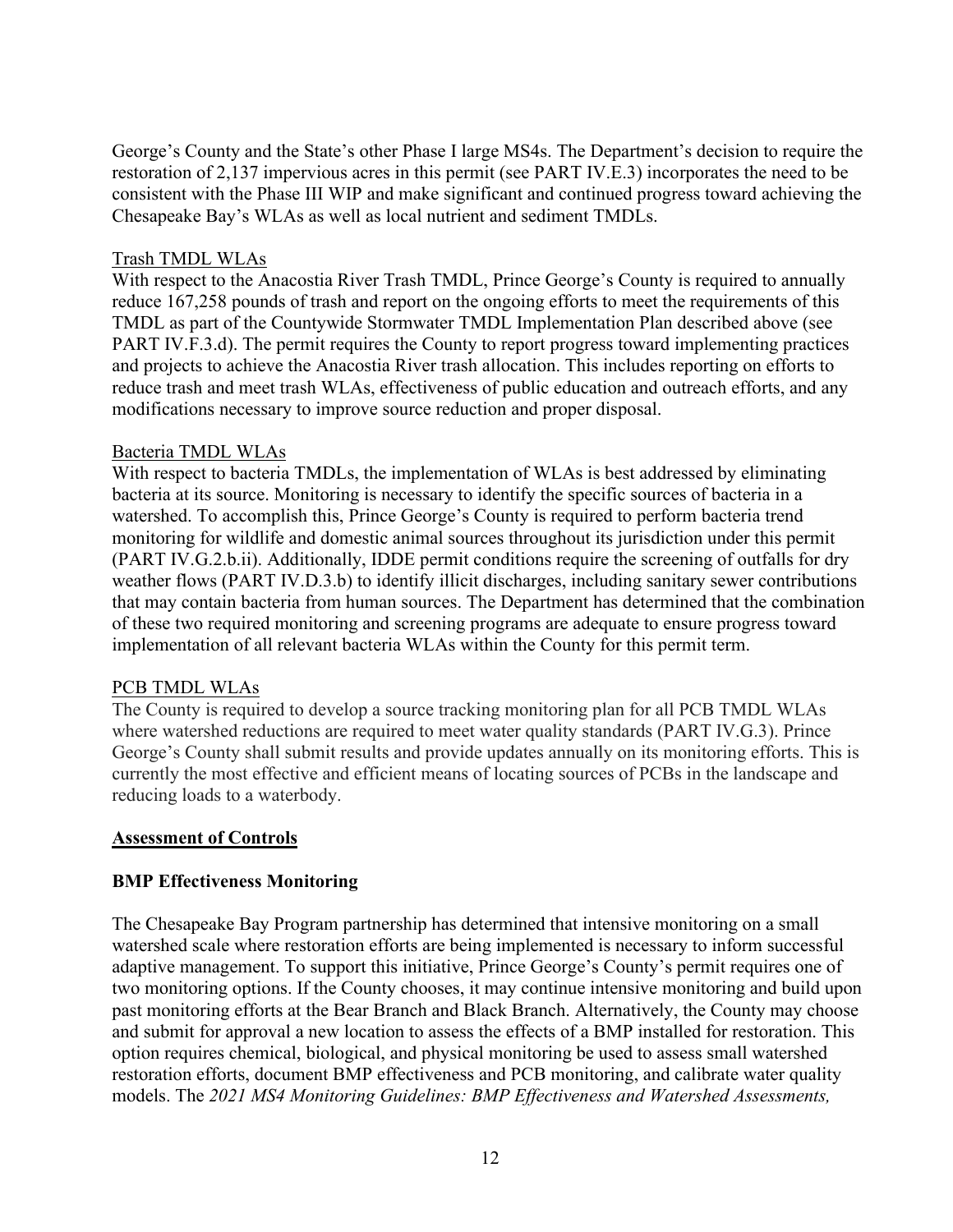(hereafter 2021 Monitoring Guidelines) provides technical information on the implementation of an acceptable monitoring program. The minimum criteria for chemical, biological, and physical monitoring are as follows:

Chemical Monitoring: Per PART IV.G.1.b.i, twelve storm events shall be monitored per year in the selected watershed. Discrete samples of stormwater flow representative of each storm event shall be collected at the monitoring stations for developing event mean concentrations (EMC) for the following pollutants:

Biochemical Oxygen Demand (BOD<sub>5</sub>) or Total Organic Carbon (TOC) Total Nitrogen (TN) Nitrate plus Nitrite Total Ammonia (sewer signal) Total Suspended Solids *E. coli* or *Enterococcus* Total Phosphorus Orthophosphate Chloride

Continuous measurements are also required for temperature, pH, discharge (flow), turbidity, and conductivity. Several parameters included in previous permits (e.g., copper, zinc) have been removed because their detection rates and concentrations are low, and there are no local TMDLs for these parameters.

Biological Monitoring: Benthic macroinvertebrate samples are required to be gathered each spring for gauging the biological response to stormwater discharges (PART IV.G.1.b.ii). A stream habitat assessment is also required using techniques defined by the EPA using Rapid Bioassessment Protocols (RBP), Maryland Biological Stream Survey (MBSS), or other similar method approved by the Department.

Physical Monitoring: A geomorphologic stream assessment is required and includes an annual comparison of permanently monumented stream channel cross-sections and the stream profile (PART IV.G.1.b.iii). A hydrologic and/or hydraulic model is required in the fourth year of the permit to analyze the effects of rainfall; discharge rates; stage; and, if necessary continuous flow on channel geometry.

Continuous Flow Measurements: Flow measurements are required at the monitoring locations and will be used to estimate annual and seasonal pollutant loads and reductions, and for the calibration of watershed assessment models. Additionally, the County is required to provide a combined analysis of the chemical, biological, and physical monitoring results for the approved watershed (PART IV.G.1.b.iv).

The County alternatively may choose to collaborate with the Department in a Pooled Monitoring Advisory Committee (PMAC) administered by the Chesapeake Bay Trust. The committee will determine criteria for research proposals that address key questions pertaining to the cumulative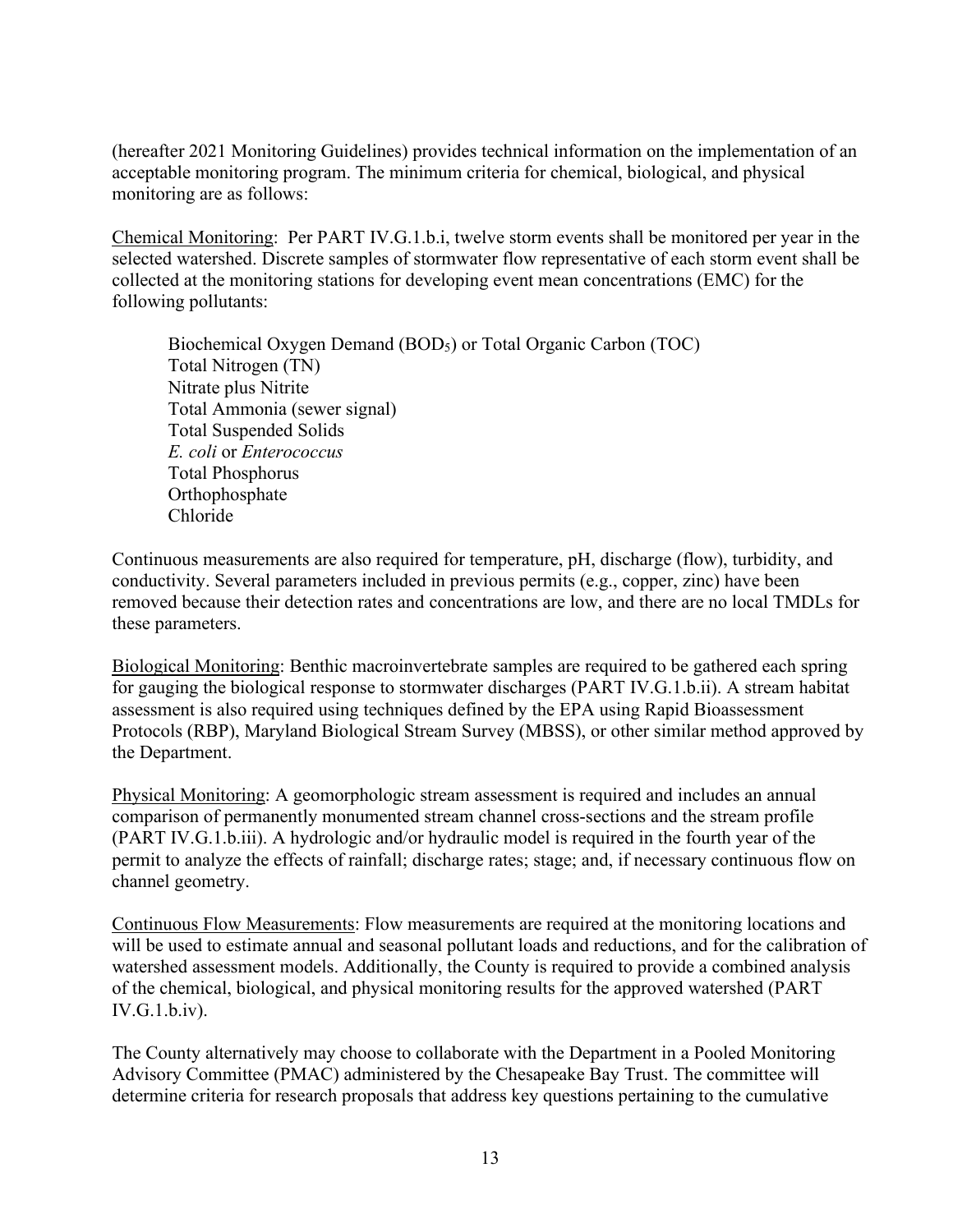impacts of watershed restoration and the effectiveness of specific restoration practices. All PMAC participants will determine monitoring needs, select appropriate studies, and contribute funding for specific projects that address permit requirements related to BMP effectiveness monitoring in a small watershed.

### **County Watershed Assessment Monitoring**

The County is also required to select one of two available strategies for county-wide watershed assessment and trend monitoring. The County may choose to submit a comprehensive plan to monitor trends in biological, bacteria, and chloride impairments. This includes monitoring biota, habitat assessment, and bacteria (*E. coli*, *Enterococcus*, or fecal coliform), and an assessment of chloride by measuring conductivity as a surrogate. Alternatively, the County may choose to accomplish this requirement through participation in the PMAC with an annual monetary contribution.

The County is also required to develop a source tracking monitoring plan for all PCB TMDL WLAs where watershed reductions are required to meet water quality standards. Prince George's County shall submit results and provide updates annually on the monitoring efforts. This is currently the most effective and efficient means of locating sources of PCBs in the landscape and reducing loads to a waterbody.

### **Special Programmatic Conditions**

Prince George's County is required to offset any additional loads through Maryland's Accounting for Growth policies and procedures as articulated through Chesapeake Bay milestone achievement. Prince George's County shall reflect these policies, programs, and implementation as part of its net WLA accounting. The County will further continue to work toward the completion of the State's Water Resources Element as required by the Maryland Economic Growth, Resource Protection and Planning Act of 1992 (Article 66B, Annotated Code of Maryland). The projects and programs proposed under this permit, as well as those implemented during the County's previous stormwater permits and as part of the other State and local regulations all work toward meeting these conditions.

# **Enforcement and Penalties**

This permit regulates the discharge of stormwater into, through, or from Prince George's County's municipal separate storm sewer system. It also requires the County to take all reasonable steps to minimize or prevent discharges that are in violation of permit conditions (see PART VII). Failure to comply with a permit is a violation of the CWA and is grounds for enforcement action; penalty assessment; permit termination, revocation, or modification; or denial of a permit renewal application.

EPA affirmed in the preamble to its Municipal Separate Storm Sewer System Phase II Stormwater Rule (FR Vol. 64, No. 235, 68731) that water quality-based controls, which are implemented through the iterative process defined herein as the terms and conditions of the County's permit, are appropriate for the control of the discharge of pollutants into, through, or from the County's